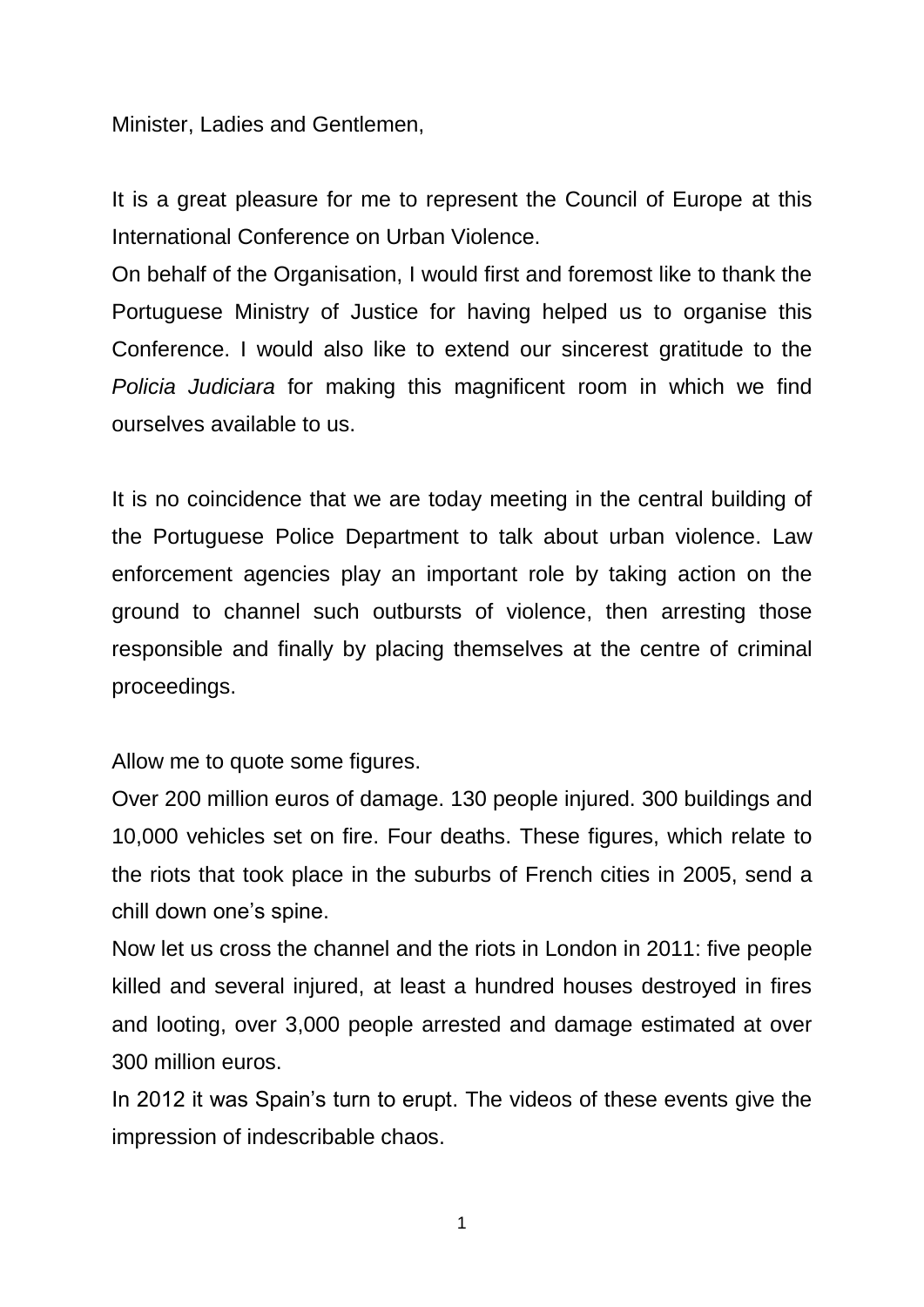Greece came up against the problem in 2008. There were violent clashes between the law enforcement agencies and the protestors during which fourteen police officers and six protestors were injured.

Sweden has also experienced urban violence and in 2013, there were several nights of riots, which spread at the speed of light.

Not far from here, Amadora is testament to the reality of urban violence in Portugal. This town, which is situated between the motorway leading to the airport and the outskirts of Lisbon, not far from the *la Luz* stadium, is one of the towns with the highest rates of urban crime and violence in Europe.

I could give you any number of examples of such events. The current serious economic and social crisis faced by Europe is giving rise to frustration among its populations and tensions are still growing. It is therefore quite likely that such outbursts of violence will be repeated; they may even turn into something worse with increasingly serious consequences.

Although such events do not necessarily have endings as tragic as those I have just described, the material damage, the psychological trauma and the feeling of insecurity have an impact on our societies and can undermine democracy, human rights and the rule of law.

In view of this alarming situation and the human and material damage caused by urban violence, the Ministers of Justice of Council of Europe member states decided to make urban violence the focus of their 31<sup>st</sup> Conference in Vienna in September 2012.

On this occasion, the ministers of justice pinpointed a key factor: the role played by new information and communication technologies in such tidal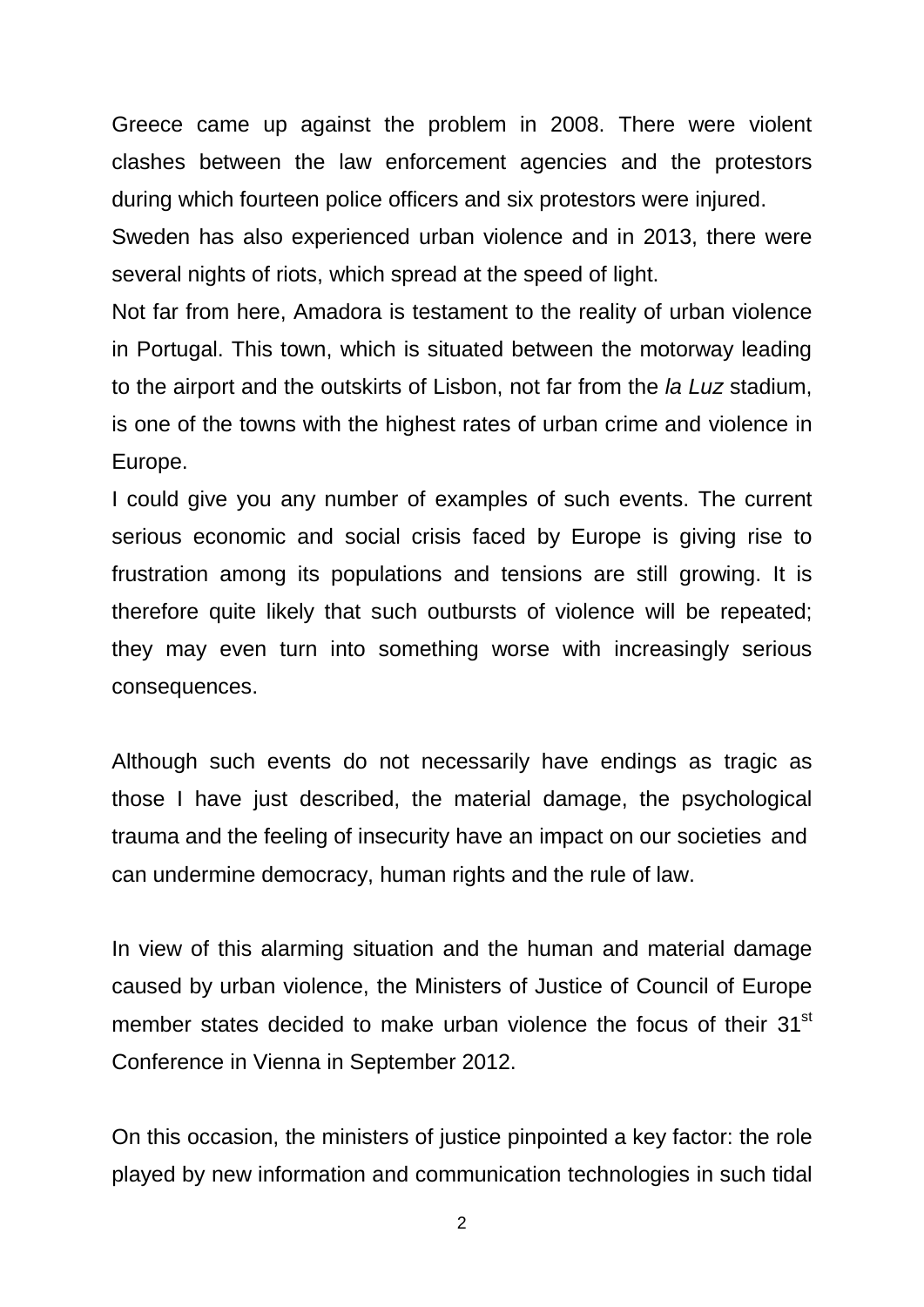waves of urban violence. Indeed, there are numerous examples among recent events which bear witness to this.

For example, in the London riots, BlackBerry Messenger played a crucial role in spreading violence as, unlike Facebook and Twitter, it provided the possibility to communicate anonymously.

Last March the role of social networks was challenged in Turkey: the Prime Minister decided to block Twitter and threatened to ban YouTube and Facebook.

And at this very moment, communication technologies are being used by protestors in Hong Kong. To get round the problem of a possible disconnection from cellular networks and WiFi, the protestors of Occupy Central in Hong Kong are using FireChat, an instant messaging service which only requires a Bluetooth connection.

Given the speed at which these new technologies are developing and the way in which our societies adjust to them, it is obvious that they will continue to play a key role in urban violence, especially given that, in addition to being used by the instigators or leaders of urban violence, they are also used by the law-enforcement agencies, sometimes to prevent such outbursts and sometimes to provide proof of the responsibility of the persons involved.

These digital tools pose a crucial question as to how to strike a balance between the protection of public order and the fundamental freedoms enshrined in the European Convention on Human Rights, in particular freedom of assembly and association, freedom of information and freedom of expression.

This question will be one of the salient points of this Conference.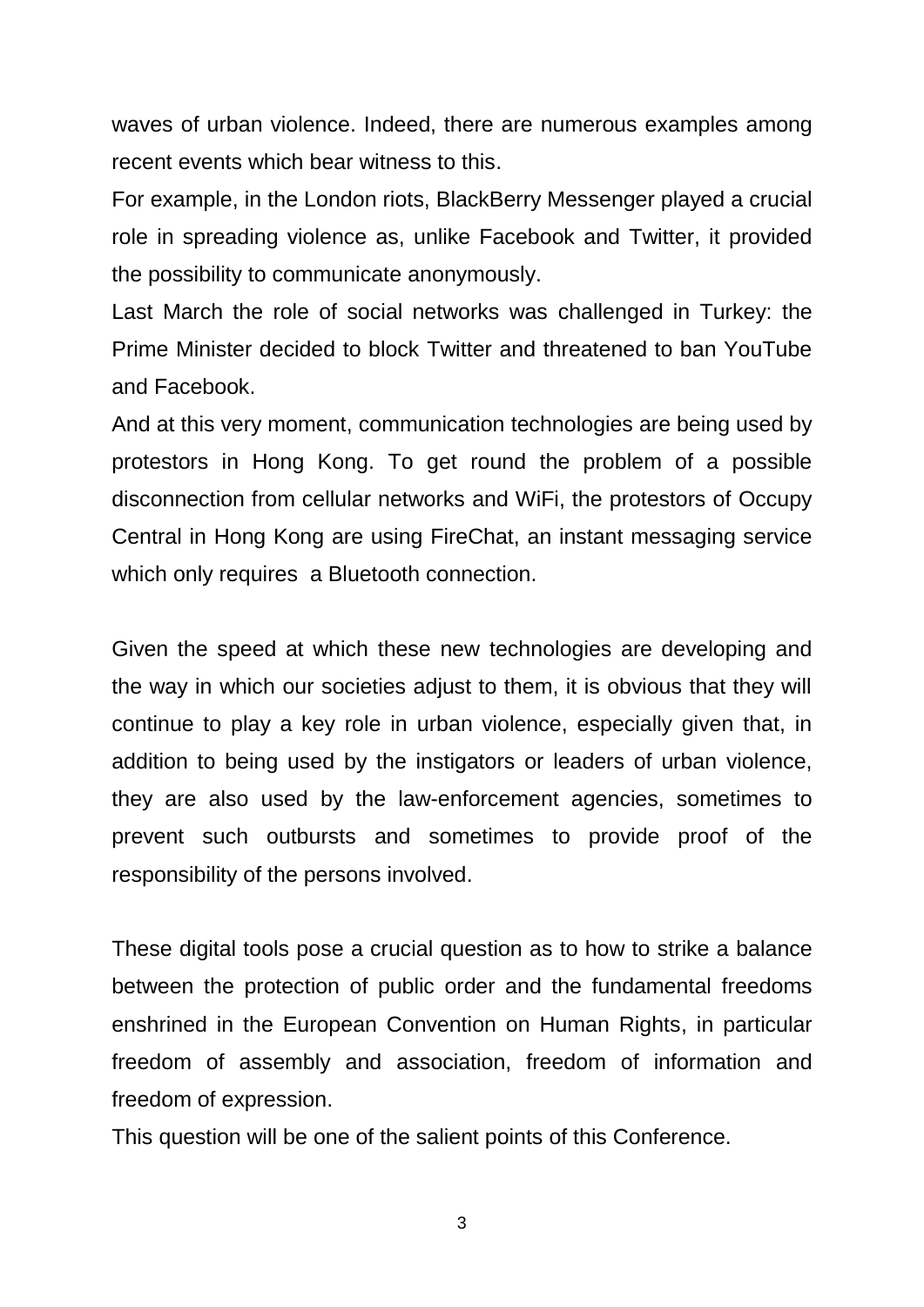It is obvious that all democratic societies must accept the principle of freedom to use these new technologies. However, it is also necessary to find an effective way of preventing individuals from exploiting them as a way of generating violence.

This problem is the underlying theme of the entire conference. Indeed, if the criminal investigation services are to have appropriate legal and legislative tools to gather evidence on such acts and penalise them, we must make a clear distinction between the proper use of such tools and the ways in which they may be misused.

From now on it is therefore a matter of developing tools that allow the prosecuting authorities to prevent, through the use of this technology, such outbursts of violence, and also to punish them.

Minister, Ladies and Gentlemen,

The subjects we will be discussing during this conference directly reflect the concerns of the ministries of justice, which have asked the Committee of Ministers to instruct the European Committee for Crime Problems (CDPC) to consider ways of fostering dialogue and cooperation between law enforcement authorities, telecommunication providers and Internet service providers to make it easier to prevent urban violence, gather evidence, and ensure that the instigators of violence are held responsible for their acts, while guaranteeing full compliance with the European Convention on Human Rights.

I would point out that this is the first time that experts in this field are meeting in a pan-European context to exchange views on this subject. Given its long experience in upholding human rights and in striking a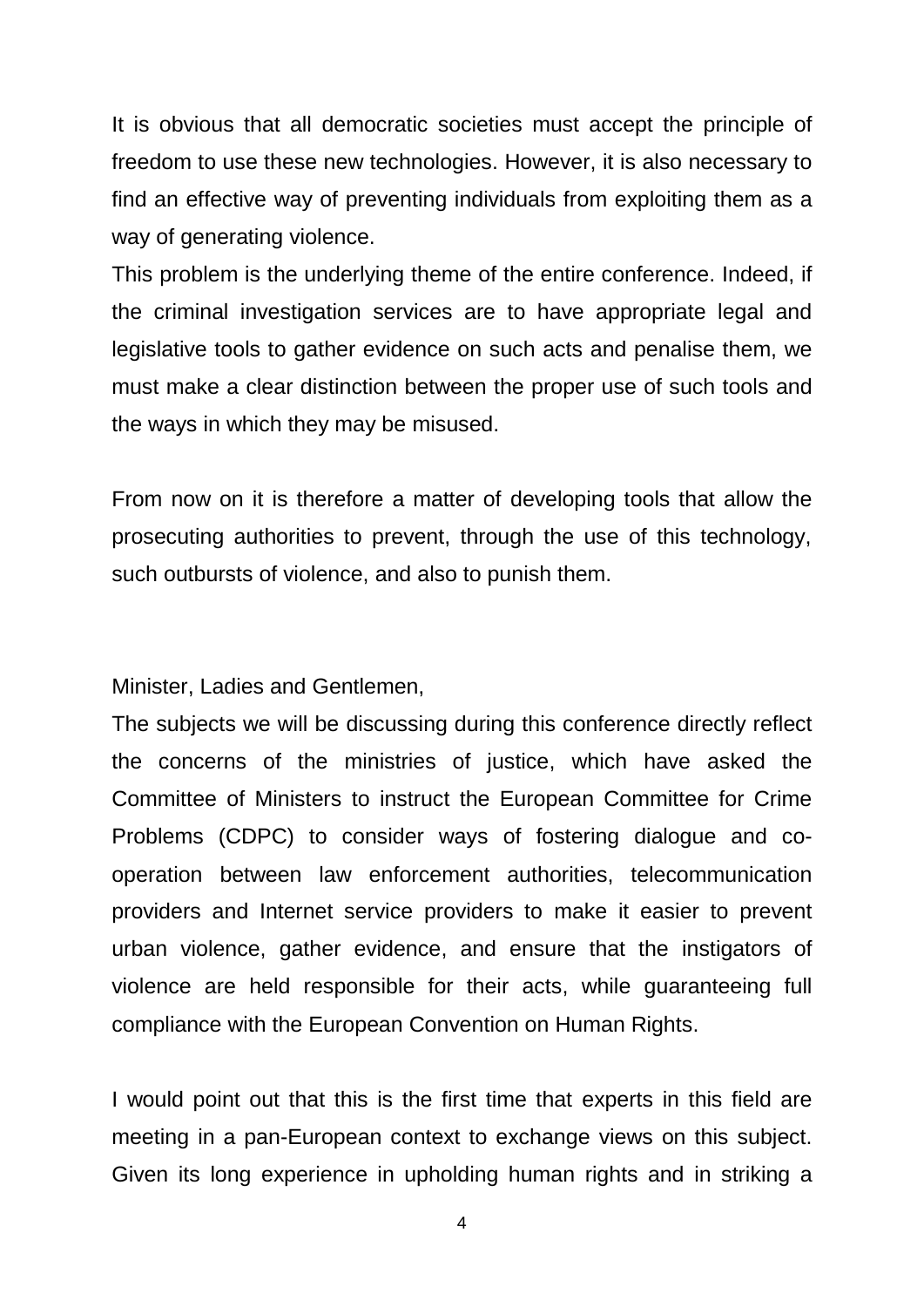balance between these rights, the Council of Europe is particularly well placed to address this threat. Also, the fact that it has 47 member states, means that it is, by its very nature, the Common European Home.

I therefore trust that we will manage to agree on a common definition of urban violence at a pan-European level. Indeed it appears that this is a multi-faceted concept and that there are many different understandings of urban violence. While some countries use the term when vehicles or rubbish bins are set on fire, others only use it to describe more serious cases when whole towns or cities descend into violence and major criminal offences, if not crimes, are committed. There is at present no clear definition, and the two terms "violence" and "urban" are by no means sufficient in themselves. Indeed the word "violence", as legal experts from all countries agree, is an extremely general term. And it is by no means certain that "urban" fully reflects the situation.

It is important to fill this legal void and to come up with a common definition of what we mean by the two words "urban violence". I am confident that our expert speakers will be able to suggest a shared approach to this subject.

I also hope that this conference will provide a real platform for discussion and exchange so that the good practices and know-how of each participant can be sharedacross borders.

Minister, Ladies and Gentlemen, for the first time you have the opportunity to compare the different measures and laws in your countries aimed at preventing such violent behaviourYou will have the opportunity to discuss not only what you do to prevent violence, but also how you respond to this phenomenon, how you identify and penalise the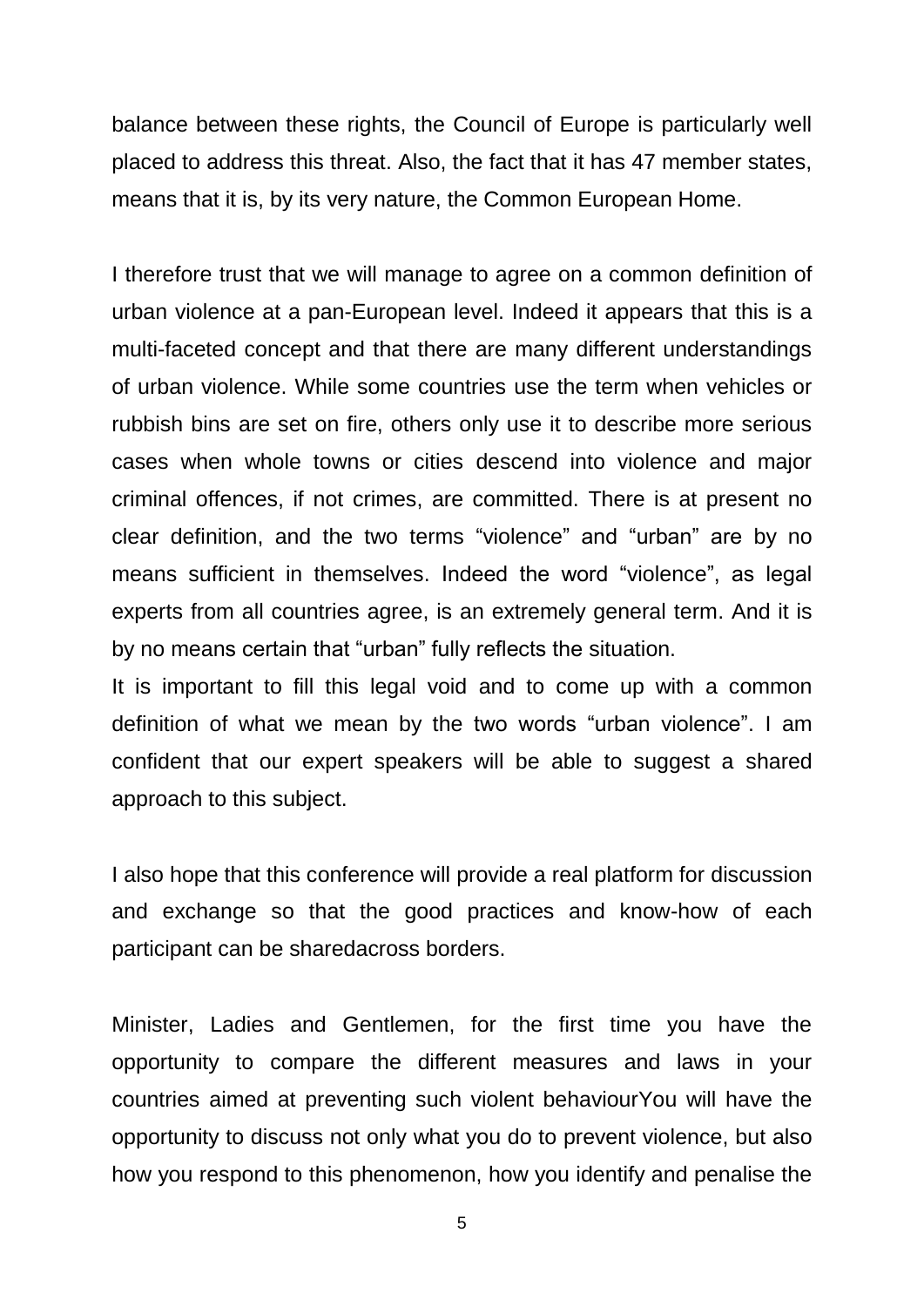instigators and leaders, and above all, how you protect both law and order and fundamental freedoms, mainly by means of electronic evidence. I trust that at the end of these two days of discussions, we will have identified tools to help the judicial authorities fulfil the tasks assigned to them. I therefore invite all of you to take the floor over the next two days.

Tomorrow we will present the conclusions of the Conference to you. They will be drawn up on the basis of your presentations and will take account of the discussions following the various sessions.

Finally, we will consider the practical steps that should be taken. These will also take account of the various angles from which the problem might be approached. It is obvious that legislative and punitive measures will be at the centre of our discussions. Nevertheless, as I already pointed out earlier, punitive measures are in themselves insufficient. The emphasis should be on preventing such events. We must therefore take social and educational measures. There is a popular saying "better safe than sorry" and this applies particularly to urban violence.

Together we are going to try to identify the steps which the Council of Europe could consider taking to help its member states address this problem and prepare measures that are appropriate, proportional and harmonised.

I look forward to hearing what all these very competent speakers have to say on this subject. I sincerely hope that the combination of your expert knowledge and your wide-ranging fields of competence will contribute to